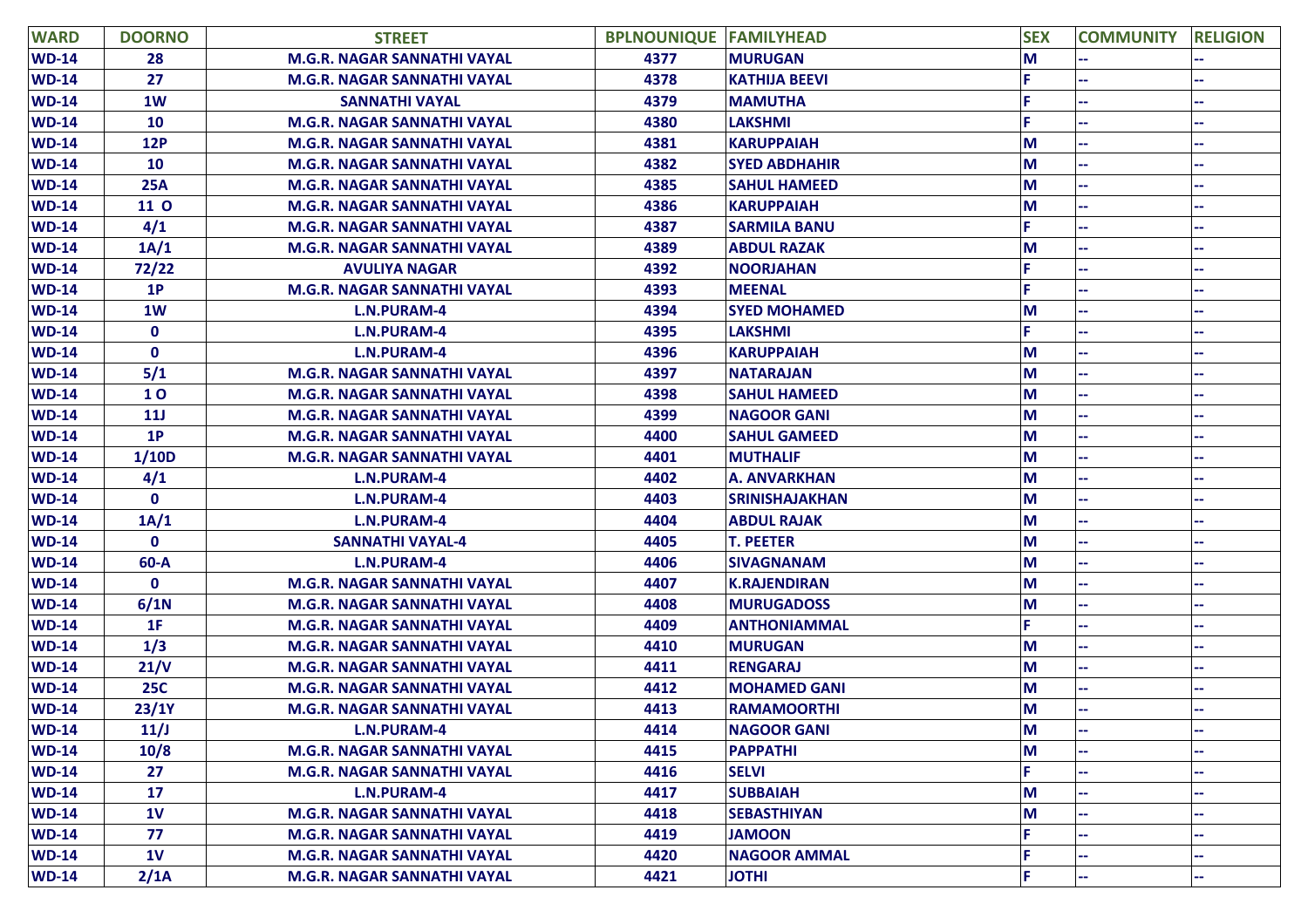| <b>WARD</b>  | <b>DOORNO</b>                  | <b>STREET</b>                      | <b>BPLNOUNIQUE FAMILYHEAD</b> |                        | <b>SEX</b> | <b>COMMUNITY</b> | <b>RELIGION</b> |
|--------------|--------------------------------|------------------------------------|-------------------------------|------------------------|------------|------------------|-----------------|
| $WD-14$      | 1/1                            | M.G.R. NAGAR SANNATHI VAYAL        | 4422                          | <b>KAMATCHI</b>        |            |                  |                 |
| $WD-14$      | 15                             | <b>M.G.R. NAGAR SANNATHI VAYAL</b> | 4423                          | <b>RAJENDRAN</b>       | М          |                  |                 |
| $WD-14$      | 1F                             | L.N.PURAM-4                        | 4424                          | <b>ANTHONIYAMMAL</b>   |            |                  |                 |
| $WD-14$      | $\mathbf{1}$                   | <b>M.G.R. NAGAR SANNATHI VAYAL</b> | 4425                          | <b>KARUPPAIAH</b>      | M          |                  |                 |
| <b>WD-14</b> | 1/8                            | M.G.R. NAGAR SANNATHI VAYAL        | 4426                          | <b>PIREMA DEVI</b>     |            |                  |                 |
| $WD-14$      | $6\phantom{1}$                 | <b>M.G.R. NAGAR SANNATHI VAYAL</b> | 4433                          | MUTHURAMAN (A) BALU    | М          |                  |                 |
| $WD-14$      | 24/2                           | M.G.R. NAGAR SANNATHI VAYAL        | 4437                          | <b>SELVAM</b>          | М          |                  |                 |
| <b>WD-14</b> | 25                             | M.G.R. NAGAR SANNATHI VAYAL        | 4438                          | <b>MOHANRAJ</b>        | М          |                  |                 |
| <b>WD-14</b> | $\mathbf{1}$                   | L.N.PURAM-4                        | 4440                          | <b>A. KARUPPAIAH</b>   |            |                  |                 |
| $WD-14$      | $\mathbf{1}$                   | M.G.R. NAGAR SANNATHI VAYAL        | 4441                          | <b>RAJIBANU</b>        |            |                  |                 |
| <b>WD-14</b> | 4/1                            | L.N.PURAM-4                        | 4446                          | <b>SAINAMBOO GANI</b>  | М          |                  |                 |
| <b>WD-14</b> | $\mathbf 0$                    | L.N.PURAM-4                        | 4447                          | <b>SELVAM</b>          | М          |                  |                 |
| <b>WD-14</b> | $6/1N\tilde{A}\mu\tilde{A}\mu$ | L.N.PURAM-4                        | 4448                          | <b>MUTHURAMNAN</b>     | М          |                  |                 |
| $WD-14$      | A1                             | L.N.PURAM-4                        | 4449                          | <b>K. RAJENDIRAN</b>   | М          |                  |                 |
| $WD-14$      | 110/52                         | <b>AVULIYA NAGAR</b>               | 4450                          | <b>AHAMED</b>          | М          |                  |                 |
| <b>WD-14</b> | 55                             | <b>AVULIYA NAGAR</b>               | 4451                          | <b>RETHINAM</b>        | М          |                  |                 |
| $WD-14$      | 66/57                          | <b>AVULIYA NAGAR</b>               | 4452                          | <b>RAJA MOHAMED</b>    | М          |                  |                 |
| <b>WD-14</b> | 59/58                          | <b>AVULIYA NAGAR</b>               | 4453                          | <b>NAINA MOHAMED</b>   | М          |                  |                 |
| $WD-14$      | 75/73                          | <b>AVULIYA NAGAR</b>               | 4454                          | <b>SEBASTHIYAN</b>     | М          |                  |                 |
| <b>WD-14</b> | 79                             | <b>AVULIYA NAGAR</b>               | 4455                          | <b>SAHUL HAMEED</b>    | М          |                  |                 |
| <b>WD-14</b> | 68/8                           | <b>AVULIYA NAGAR</b>               | 4456                          | <b>BAHURUDEEN</b>      | М          |                  |                 |
| $WD-14$      | 120                            | <b>AVULIYA NAGAR</b>               | 4457                          | <b>SUBARAMANIAN</b>    | M          |                  |                 |
| $WD-14$      | x <sub>9</sub>                 | <b>AVULIYA NAGAR</b>               | 4458                          | <b>VALLI</b>           |            |                  |                 |
| <b>WD-14</b> | 4                              | L.N.PURAM-4                        | 4459                          | <b>A. AROKYADOSS</b>   | М          |                  |                 |
| <b>WD-14</b> | 26/2A                          | L.N.PURAM-4                        | 4460                          | <b>BAMBAIYAN</b>       | М          |                  |                 |
| $WD-14$      | 79                             | <b>AVULIYA NAGAR</b>               | 4461                          | <b>CHOKKAIAH</b>       | M          |                  |                 |
| $WD-14$      | 60/80                          | <b>AVULIYA NAGAR</b>               | 4462                          | <b>ALAGR SAMY</b>      | М          |                  |                 |
| <b>WD-14</b> | 57/110                         | <b>AVULIYA NAGAR</b>               | 4463                          | <b>SATE</b>            | М          |                  |                 |
| <b>WD-14</b> | 50/90                          | <b>AVULIYA NAGAR</b>               | 4464                          | <b>SEUGAN</b>          | М          |                  |                 |
| $WD-14$      | 110/52                         | <b>AVULIYA NAGAR</b>               | 4465                          | <b>AHAMEDU</b>         | M          |                  |                 |
| <b>WD-14</b> | 55                             | <b>AVULIYA NAGAR</b>               | 4466                          | <b>RATHINAM</b>        | М          |                  |                 |
| <b>WD-14</b> | 84/4A                          | <b>AVULIYA NAGAR</b>               | 4467                          | <b>SATHIYA MOORTHI</b> | М          |                  |                 |
| <b>WD-14</b> | 51/92                          | <b>AVULIYA NAGAR</b>               | 4468                          | <b>UDAIYAPPAN</b>      | M          |                  |                 |
| $WD-14$      | 46                             | <b>AVULIYA NAGAR</b>               | 4469                          | <b>SIGAPPI</b>         | È.         |                  |                 |
| $WD-14$      | 48/90C                         | <b>AVULIYA NAGAR</b>               | 4470                          | <b>JAOHN BATCHA</b>    | М          |                  |                 |
| <b>WD-14</b> | 105                            | <b>AVULIYA NAGAR</b>               | 4471                          | <b>PATHAMUTHU</b>      | F.         |                  |                 |
| <b>WD-14</b> | 44/84/1                        | <b>AVULIYA NAGAR</b>               | 4472                          | <b>SAHUL HAMEED</b>    | М          |                  |                 |
| $WD-14$      | x <sub>9</sub>                 | <b>AVULIYA NAGAR</b>               | 4473                          | <b>VALLI</b>           |            |                  |                 |
| <b>WD-14</b> | 47                             | <b>AVULIYA NAGAR</b>               | 4474                          | <b>CHANDRA</b>         |            |                  |                 |
| <b>WD-14</b> | $121/1$ TB                     | <b>AVULIYA NAGAR</b>               | 4475                          | <b>KARUPPIAH</b>       | M          | ш,               |                 |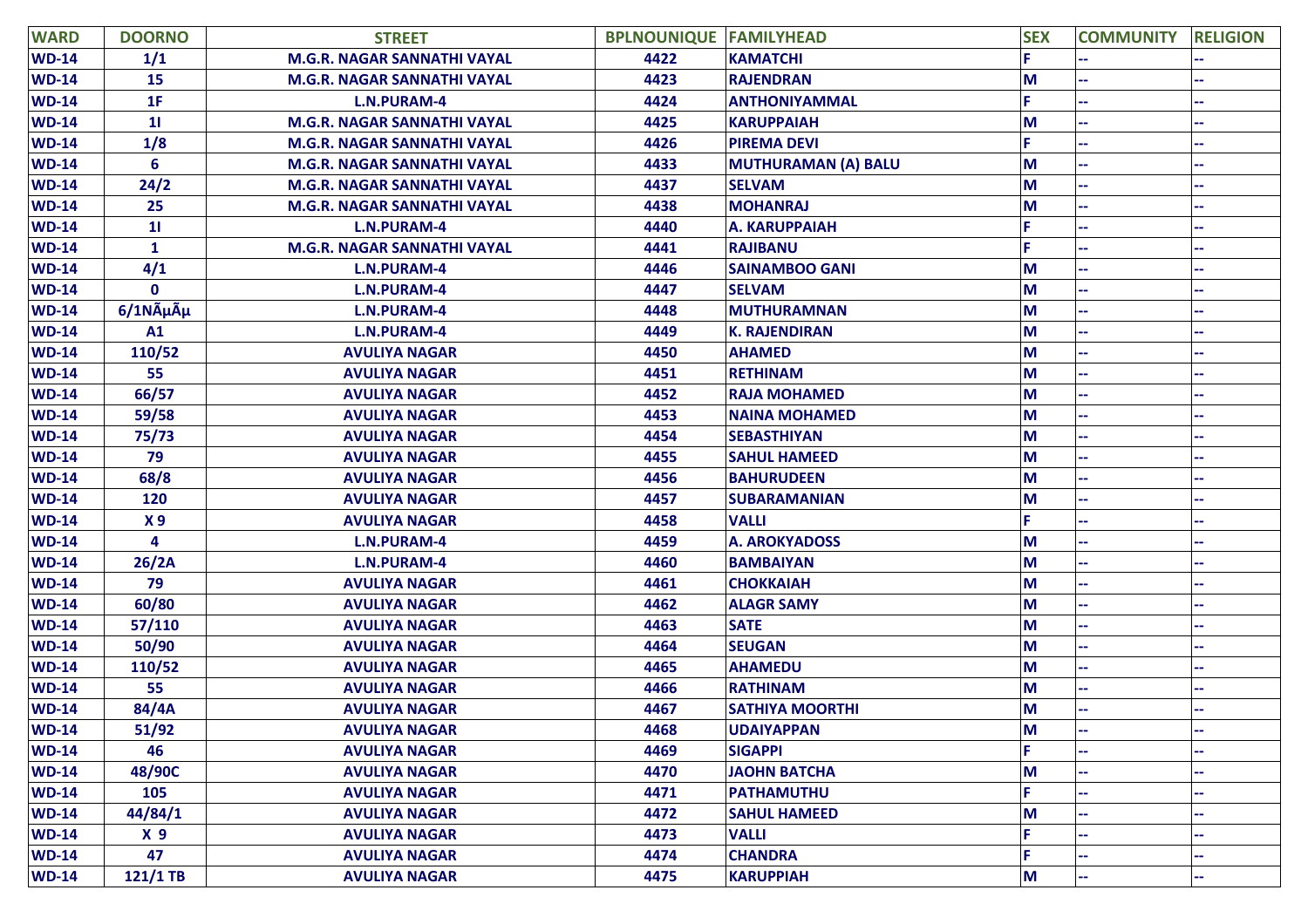| <b>WARD</b>  | <b>DOORNO</b>    | <b>STREET</b>        | <b>BPLNOUNIQUE FAMILYHEAD</b> |                        | <b>SEX</b> | <b>COMMUNITY</b> | <b>RELIGION</b> |
|--------------|------------------|----------------------|-------------------------------|------------------------|------------|------------------|-----------------|
| $WD-14$      | 29/114           | <b>AVULIYA NAGAR</b> | 4476                          | <b>SELVI</b>           |            |                  |                 |
| <b>WD-14</b> | 60/80            | <b>AVULIYA NAGAR</b> | 4477                          | <b>ALAGARI SAMY</b>    | M          |                  |                 |
| <b>WD-14</b> | 29/1/114         | <b>AVULIYA NAGAR</b> | 4478                          | <b>CHELLAMMAL</b>      | M          |                  |                 |
| <b>WD-14</b> | 50/90            | <b>AVULIYA NAGAR</b> | 4479                          | <b>SESAKAN</b>         | M          |                  |                 |
| <b>WD-14</b> | 84/2A            | <b>AVULIYA NAGAR</b> | 4480                          | <b>KARUPPIAH</b>       | M          |                  |                 |
| <b>WD-14</b> | 88               | <b>AVULIYA NAGAR</b> | 4481                          | <b>SHEIK ABDULLA</b>   | M          |                  |                 |
| <b>WD-14</b> | 66               | <b>AVULIYA NAGAR</b> | 4482                          | <b>NAGOOR AMMAL</b>    | p          |                  |                 |
| <b>WD-14</b> | 120              | <b>AVULIYA NAGAR</b> | 4483                          | <b>ULAGANATHNAN</b>    | M          |                  |                 |
| <b>WD-14</b> | 46               | <b>AVULIYA NAGAR</b> | 4484                          | <b>CHELLIAH</b>        | M          |                  |                 |
| <b>WD-14</b> | 42a              | <b>AVULIYA NAGAR</b> | 4485                          | <b>SARATHAR ALI</b>    | M          |                  |                 |
| <b>WD-14</b> | 130/41           | <b>AVULIYA NAGAR</b> | 4486                          | <b>SHEIKGANI</b>       | M          |                  |                 |
| <b>WD-14</b> | 51               | <b>AVULIYA NAGAR</b> | 4487                          | <b>SAMSUDEEN</b>       | M          |                  |                 |
| <b>WD-14</b> | 43/101           | <b>AVULIYA NAGAR</b> | 4488                          | <b>SAHUL HAMEEDU</b>   | M          |                  |                 |
| <b>WD-14</b> | 39/2             | <b>AVULIYA NAGAR</b> | 4489                          | <b>CHELLAIAH</b>       | M          |                  |                 |
| <b>WD-14</b> | 56               | <b>AVULIYA NAGAR</b> | 4490                          | <b>SABIYA BEEVI</b>    | p          |                  |                 |
| <b>WD-14</b> | 46/1             | <b>AVULIYA NAGAR</b> | 4491                          | <b>MURUGESAN</b>       | M          |                  |                 |
| <b>WD-14</b> | 38/99            | <b>AVULIYA NAGAR</b> | 4492                          | <b>SHAJAHAN</b>        | M          |                  |                 |
| <b>WD-14</b> | 29/1/114         | <b>AVULIYA NAGAR</b> | 4493                          | <b>ALAGAPPAN</b>       | M          |                  |                 |
| <b>WD-14</b> | 51A/33C          | <b>AVULIYA NAGAR</b> | 4494                          | <b>BAHURDEEN</b>       | M          |                  |                 |
| <b>WD-14</b> | 32               | <b>AVULIYA NAGAR</b> | 4495                          | <b>NAGOOR MEERA</b>    | M          |                  |                 |
| <b>WD-14</b> | 11/110           | <b>AVULIYA NAGAR</b> | 4496                          | <b>UMAR HATTHAI</b>    | M          |                  |                 |
| <b>WD-14</b> | 107              | <b>AVULIYA NAGAR</b> | 4497                          | <b>ALAGU</b>           | F.         |                  |                 |
| <b>WD-14</b> | $120\tilde{A}^-$ | <b>AVULIYA NAGAR</b> | 4498                          | <b>ULAGANATHAN</b>     | M          |                  |                 |
| <b>WD-14</b> | 5/C/A            | <b>AVULIYA NAGAR</b> | 4499                          | <b>VARISAI BATHU</b>   | M          |                  |                 |
| <b>WD-14</b> | 31               | <b>AVULIYA NAGAR</b> | 4500                          | <b>MUTHAIAH</b>        | M          |                  |                 |
| <b>WD-14</b> | 130/41           | <b>AVULIYA NAGAR</b> | 4501                          | <b>SHEIK GANI</b>      | M          |                  |                 |
| <b>WD-14</b> | <b>35A</b>       | <b>AVULIYA NAGAR</b> | 4502                          | <b>GNANAPIRAKASAM</b>  | M          |                  |                 |
| <b>WD-14</b> | 64               | <b>AVULIYA NAGAR</b> | 4503                          | <b>KATHAR AMMAL</b>    | M          |                  |                 |
| <b>WD-14</b> | 144/34           | <b>AVULIYA NAGAR</b> | 4504                          | <b>SHAITHA BEEVI</b>   | F.         |                  |                 |
| <b>WD-14</b> | 145/53           | <b>AVULIYA NAGAR</b> | 4505                          | <b>MUTHALIPU</b>       | M          |                  |                 |
| <b>WD-14</b> | 160/1            | <b>AVULIYA NAGAR</b> | 4506                          | <b>MUTHAIAH</b>        | M          |                  |                 |
| $WD-14$      | 42               | <b>AVULIYA NAGAR</b> | 4507                          | <b>SIVAGNANAM</b>      | M          |                  |                 |
| $WD-14$      | 76               | <b>AVULIYA NAGAR</b> | 4508                          | <b>ABDUL RAJAK</b>     | M          |                  |                 |
| <b>WD-14</b> | 43               | <b>AVULIYA NAGAR</b> | 4509                          | <b>PUSHPAVALLI</b>     | F.         |                  |                 |
| <b>WD-14</b> | 32/107A          | <b>AVULIYA NAGAR</b> | 4510                          | <b>M. NAGOOR MEERA</b> | $M$        |                  |                 |
| <b>WD-14</b> | 11/110           | <b>AVULIYA NAGAR</b> | 4511                          | <b>UMAHATTHA</b>       | M          |                  |                 |
| <b>WD-14</b> | $\mathbf 0$      | <b>AVULIYA NAGAR</b> | 4512                          | <b>ALAGU</b>           | $M$        |                  |                 |
| <b>WD-14</b> | 14/104           | <b>AVULIYA NAGAR</b> | 4513                          | <b>JAMAL MOHAMMED</b>  | M          |                  |                 |
| <b>WD-14</b> | 125              | <b>AVULIYA NAGAR</b> | 4514                          | <b>RANI</b>            | $M$        |                  |                 |
| $WD-14$      | <b>49N</b>       | <b>AVULIYA NAGAR</b> | 4515                          | <b>NOORJAHAN</b>       | F.         |                  |                 |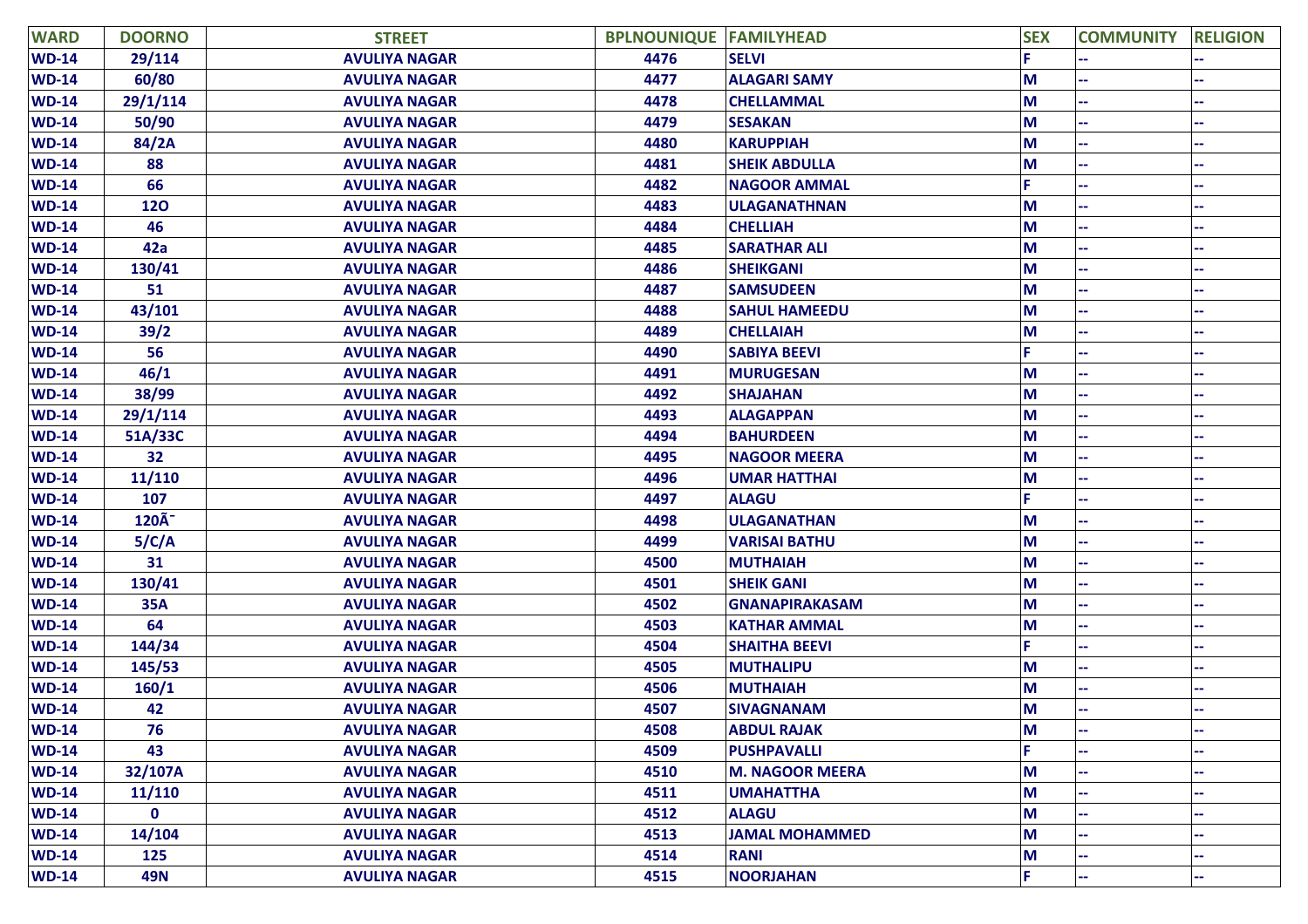| <b>WARD</b>  | <b>DOORNO</b> | <b>STREET</b>        | <b>BPLNOUNIQUE FAMILYHEAD</b> |                           | <b>SEX</b> | <b>COMMUNITY</b> | <b>RELIGION</b> |
|--------------|---------------|----------------------|-------------------------------|---------------------------|------------|------------------|-----------------|
| <b>WD-14</b> | A             | <b>AVULIYA NAGAR</b> | 4516                          | <b>BASKAR</b>             | M          |                  |                 |
| <b>WD-14</b> | 35/A          | <b>AVULIYA NAGAR</b> | 4517                          | <b>GNANAPRAKASAM</b>      | M          |                  |                 |
| <b>WD-14</b> | 50/a          | <b>AVULIYA NAGAR</b> | 4518                          | <b>ABDULLA</b>            | M          |                  |                 |
| <b>WD-14</b> | 50/49         | <b>AVULIYA NAGAR</b> | 4519                          | <b>SULTHAN</b>            | M          |                  |                 |
| <b>WD-14</b> | 48            | <b>AVULIYA NAGAR</b> | 4520                          | <b>SIKKANTHAR</b>         | M          |                  |                 |
| <b>WD-14</b> | 160/1         | <b>AVULIYA NAGAR</b> | 4521                          | <b>MUTHAIAH K.</b>        | M          |                  |                 |
| <b>WD-14</b> | 48/1          | <b>AVULIYA NAGAR</b> | 4522                          | <b>UMMAL PAHIVI</b>       |            |                  |                 |
| $WD-14$      | 22            | <b>AVULIYA NAGAR</b> | 4523                          | <b>KARUPPAYEE</b>         | M          |                  |                 |
| <b>WD-14</b> | 70/74         | <b>AVULIYA NAGAR</b> | 4524                          | <b>BALKIS BEEVI</b>       |            |                  |                 |
| <b>WD-14</b> | 0             | <b>AVULIYA NAGAR</b> | 4525                          | <b>ABDUL SALAM</b>        | М          |                  |                 |
| <b>WD-14</b> | 0             | <b>AVULIYA NAGAR</b> | 4526                          | <b>NAGARAJ</b>            | M          |                  |                 |
| <b>WD-14</b> | 62/A          | <b>AVULIYA NAGAR</b> | 4527                          | <b>VERAMMAL</b>           | M          |                  |                 |
| <b>WD-14</b> | 33/B/12       | <b>AVULIYA NAGAR</b> | 4528                          | <b>K.A, SEMATHU</b>       | M          |                  |                 |
| <b>WD-14</b> | 115/47A       | <b>AVULIYA NAGAR</b> | 4529                          | <b>MOHAMMED RAWTHAR</b>   | M          |                  |                 |
| <b>WD-14</b> | 31            | <b>AVULIYA NAGAR</b> | 4530                          | <b>UYYAVANTHAN</b>        | M          |                  |                 |
| $WD-14$      | SA/AD         | <b>AVULIYA NAGAR</b> | 4531                          | <b>BASKAR</b>             | M          |                  |                 |
| <b>WD-14</b> | 31/14         | <b>AVULIYA NAGAR</b> | 4532                          | <b>KRISHNAN</b>           | М          |                  |                 |
| <b>WD-14</b> | 50/A          | <b>AVULIYA NAGAR</b> | 4533                          | <b>ABDULLAH</b>           | M          |                  |                 |
| $WD-14$      | 50/49         | <b>AVULIYA NAGAR</b> | 4534                          | <b>M. SULTHAN</b>         | M          |                  |                 |
| <b>WD-14</b> | 146/30        | <b>AVULIYA NAGAR</b> | 4535                          | <b>PANDIYAN</b>           | M          |                  |                 |
| <b>WD-14</b> | 90/62         | <b>AVULIYA NAGAR</b> | 4536                          | <b>K. EGAN</b>            | M          |                  |                 |
| <b>WD-14</b> | 33/98         | <b>AVULIYA NAGAR</b> | 4537                          | <b>MARIYA CRISTHU</b>     | F.         |                  |                 |
| $WD-14$      | 34/A          | <b>AVULIYA NAGAR</b> | 4538                          | <b>CHITRAVELU</b>         | M          |                  |                 |
| <b>WD-14</b> | 23            | <b>AVULIYA NAGAR</b> | 4539                          | <b>SAHUL HAMEED</b>       | M          |                  |                 |
| <b>WD-14</b> | 29/4          | <b>AVULIYA NAGAR</b> | 4540                          | <b>ANNAMALAI</b>          | M          |                  |                 |
| <b>WD-14</b> | 8/119A        | <b>AVULIYA NAGAR</b> | 4541                          | <b>MOHAIDEEN BAJARIYA</b> | F.         |                  |                 |
| <b>WD-14</b> | 7/119         | <b>AVULIYA NAGAR</b> | 4542                          | <b>JAHIR HUSAIN</b>       | M          |                  |                 |
| <b>WD-14</b> | 120/51        | <b>AVULIYA NAGAR</b> | 4543                          | <b>JEKTHAVUTHU</b>        | М          |                  |                 |
| <b>WD-14</b> | 32            | <b>AVULIYA NAGAR</b> | 4544                          | <b>SARBUDEEN</b>          | M          |                  |                 |
| <b>WD-14</b> | 31            | <b>AVULIYA NAGAR</b> | 4545                          | <b>UYIYAVANTHAN</b>       | M          |                  |                 |
| <b>WD-14</b> | 16/119B       | <b>AVULIYA NAGAR</b> | 4546                          | <b>TAMIALRASI</b>         |            |                  |                 |
| $WD-14$      | 31/14         | <b>AVULIYA NAGAR</b> | 4547                          | <b>KHIRUSNAN</b>          | M          |                  |                 |
| <b>WD-14</b> | 120/2/51      | <b>AVULIYA NAGAR</b> | 4548                          | <b>APPAS</b>              | M          |                  |                 |
| $WD-14$      | 17/116        | <b>AVULIYA NAGAR</b> | 4550                          | <b>MURUGESAN</b>          | M          |                  |                 |
| <b>WD-14</b> | 13/116C       | <b>AVULIYA NAGAR</b> | 4551                          | <b>CENIMOHAMATHU</b>      | M          |                  |                 |
| <b>WD-14</b> | 33/98         | <b>AVULIYA NAGAR</b> | 4552                          | <b>S.ANUKKHIRAGAM</b>     | M          |                  |                 |
| <b>WD-14</b> | <b>118D</b>   | <b>AVULIYA NAGAR</b> | 4553                          | <b>ALIAKBAR</b>           | M          |                  |                 |
| <b>WD-14</b> | 9/119         | <b>AVULIYA NAGAR</b> | 4554                          | <b>VEERAIAH</b>           | M          |                  |                 |
| <b>WD-14</b> | 26/110        | <b>AVULIYA NAGAR</b> | 4561                          | <b>ABDUL HAMEED</b>       | M          |                  |                 |
| <b>WD-14</b> | 60/80         | <b>AVULIYA NAGAR</b> | 4571                          | <b>MURUGAN</b>            | M          |                  |                 |